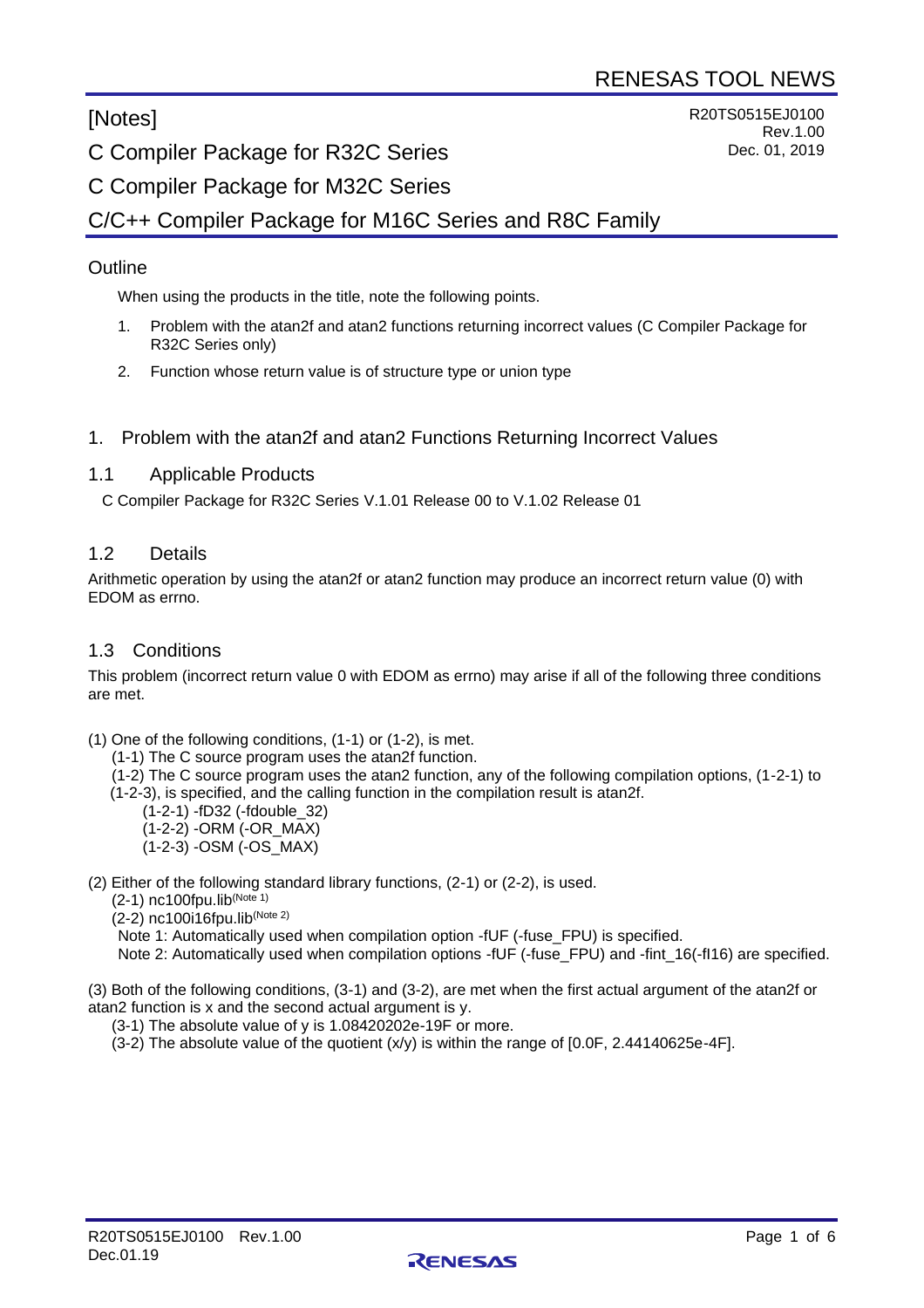## 1.4 Examples

Below is an example of the error. The parts corresponding to the error conditions are shown in red. [C source] (When the standard library nc100fpu.lib or nc100i16fpu.lib is used.)

```
1:
2:
3:
4:
5:
6:
7:
     volatile float x, y, z;
     void main(void)
     {
         x = 3.06658759e-23F; // Condition(3-2)
         y = 1.53329391e-19F; // Condition(3-1)(3-2)
         z = \text{atan2f}(x, y); // Condition(1)
     }
```
Lines 4 and 5:

Condition (3-1) is met because a value larger than 1.08420202e-19F is specified for variable y (which is specified as the second actual argument of the atan2f function).

Also, condition (3-2) is met because the absolute value of the quotient to divide the first actual argument of the atan2f function by the second actual argument is within the range of [0.0F, 2.44140625e-4F].

#### Line 6:

Condition (1) is met because the atan2f function is used.

#### 1.5 Workaround

To avoid this problem, take either of the following steps:

- (1) When using the atan2 function, do not use compilation options (1-2-1) to (1-2-3).
- (2) Do not use standard libraries (2-1) and (2-2).

## 1.6 Schedule for Fixing the Problem

There is no schedule for fixing this problem.

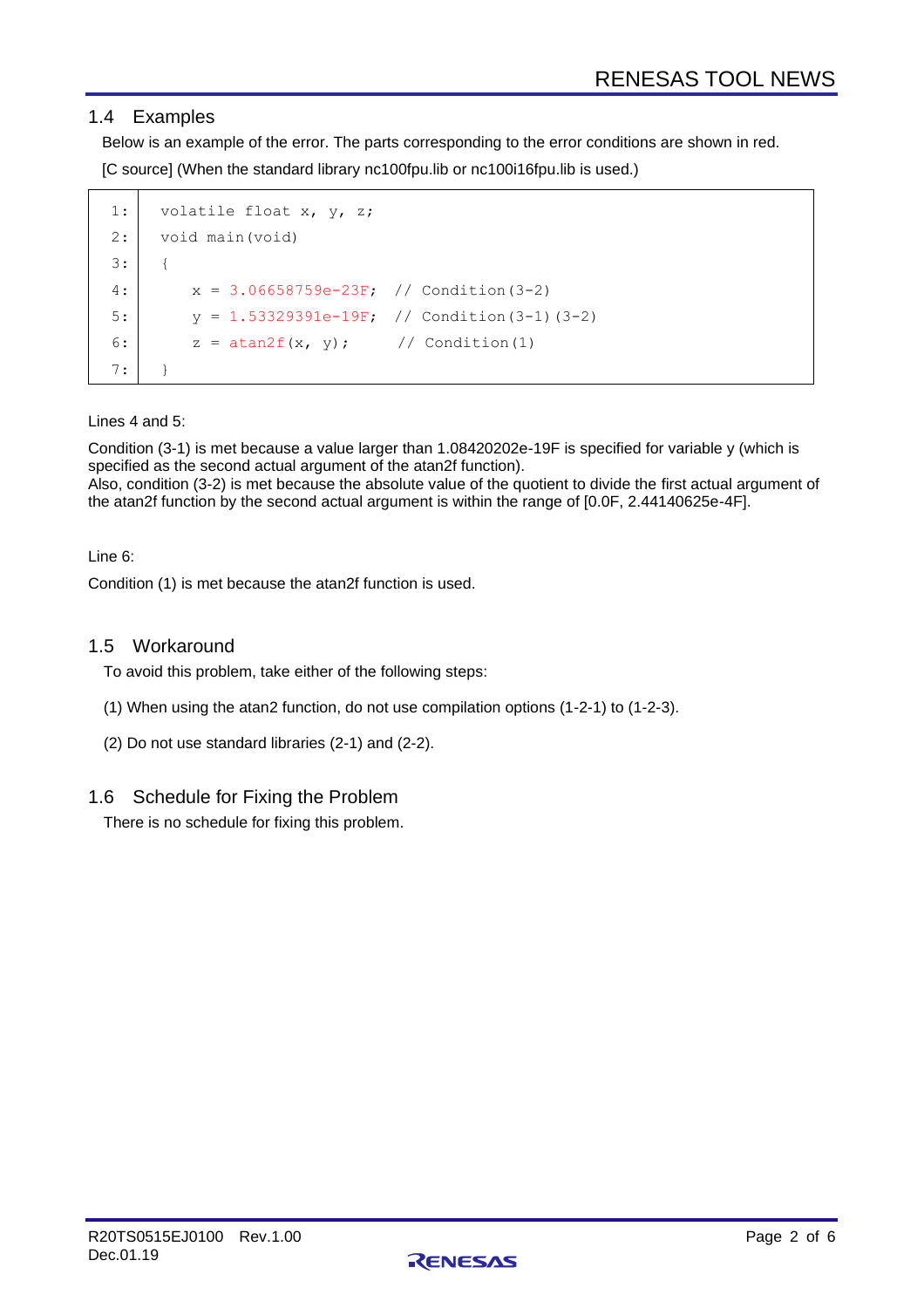# 2. Function Whose Return Value is of Structure Type or Union Type

- 2.1 Applicable Products
- ➢ C Compiler Package for R32C Series V.1.00 Release 01 to V.1.02 Release 01
- ➢ C Compiler Package for M32C SeriesV.1.00 Release 1 to V.5.42 Release 00
- ➢ C/C++ Compiler Package for M16C Series and R8C Family V.1.00 Release 1 to V.6.00 Release 00

#### 2.2 Details

When using a function whose return value is of the structure or union type, the address specifying the area for storing the return value may not be set correctly, and the content in the RAM area may be destroyed when storing the return value.

## 2.3 Conditions

When all of the following conditions (1) to (4) are met, the address specifying the area for storing the return value of the function in (1) is incorrectly set as the address specifying the area of the left side in (4-1), or the address specifying the area for storing the return value by the return statement in (4-2). Therefore, storing the return value in the function processing in (1) may destroy the content of the RAM area.

- (1) A function whose return value is of the structure or union type is called.
- (2) Only part of the return value of the function in condition (1) is read by using a . operator. Example 1: f().m Example 2: f().m[2]
- (3) The value read in condition (2) is of the structure or union type.
- (4) The value read in condition (2) is used in operand (4-1) or (4-2). (4-1) Right operand of an assignment operator (= operator)
	- Example:  $x = f($ ).m;
	- (4-2) Operand of a return statement Example: return f().m;

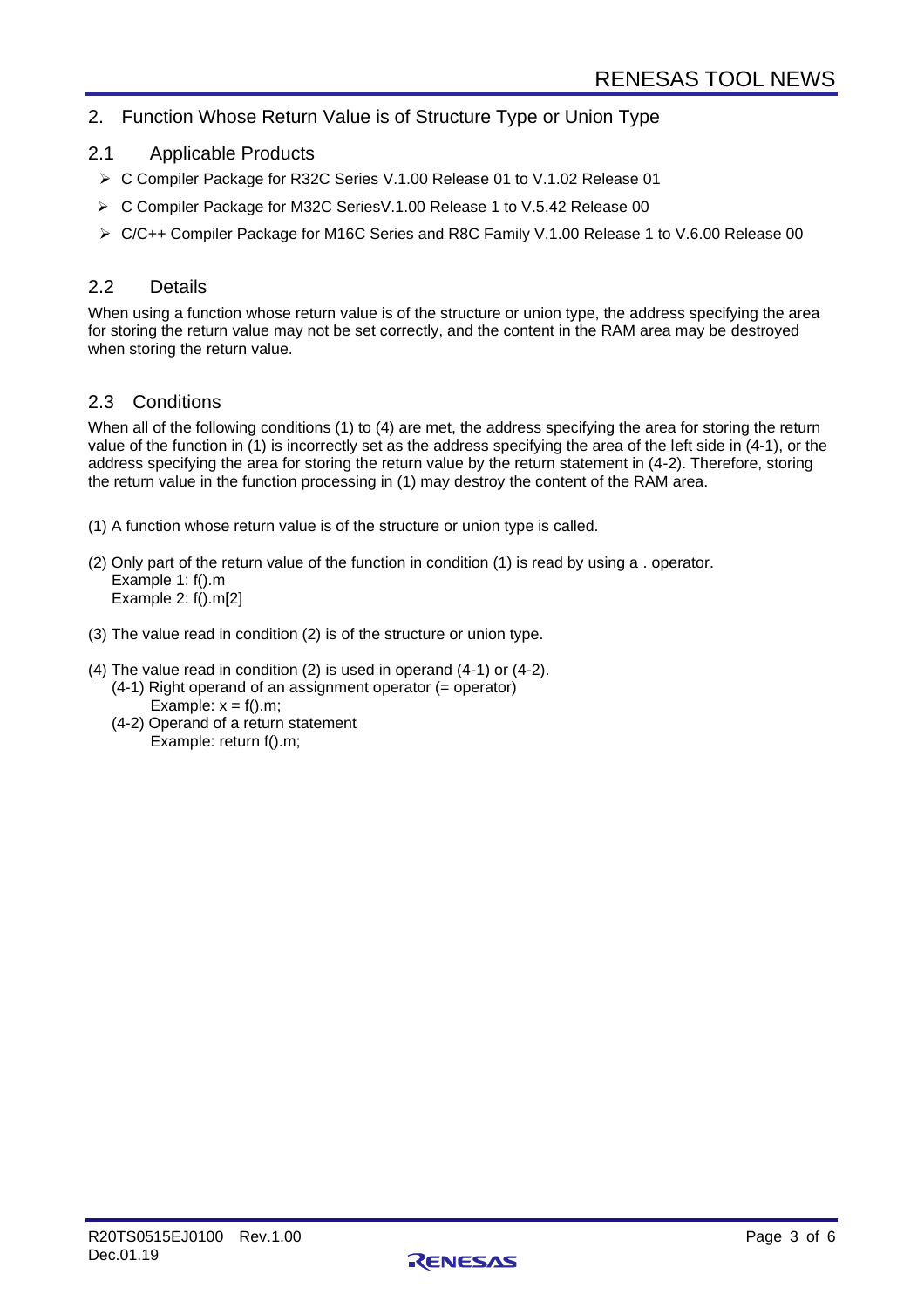## 2.4 Examples

Below is an example of the error. The parts corresponding to the error conditions are shown in red. [C source]

```
1:
2:
3:
4:
5:
6:
7:
8:
9:
10:
11:
12:
13:
14:
       typedef struct struct_st_m {
       -Omitted-
      }st_m;
      typedef struct struct st f2 {
           unsigned char uc;
      st_m m;
      }st_f2;
      st f2 f2(void);
      st_m_f1(void)
       {
          return f(2), m; // Condition(1)(2)(3)(4-2)
       }
```
#### Line 13:

Condition (1) is met because the f2 function whose return value is of structure type st\_f2 is called.

Condition (2) is met because only part of the return value is read by using a . operator, and condition (3) is met because the read value is of structure type st\_m.

Condition (4-2) is met because the read value is used for an operand of the return statement.

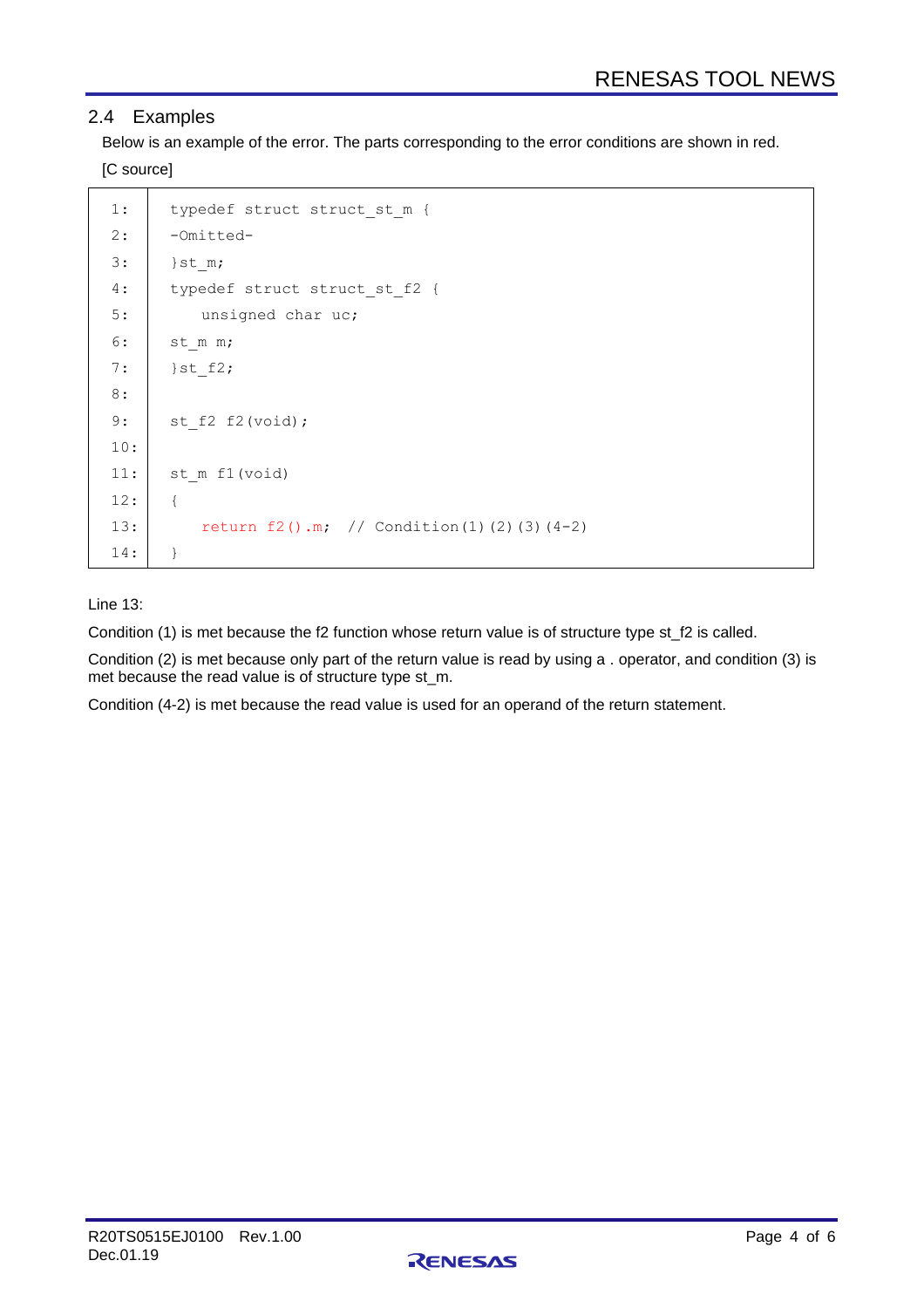## 2.5 Workaround

Prepare a separate variable for which volatile is specified by the same type as the return value of the function called in condition (1).

Assign a return value to the variable, and then read the assigned value.

[C source] (Before modification)

```
1:
2:
3:
4:
       st m f1(void)
       {
            return f2().m;
       }
```
[C source] (After modification)

```
1:
2:
3:
4:
5:
6:
       st_m_f1(void)
       {
           volatile st_f2 temp;
          temp = f2();
           return temp.m;
       }
```
2.6 Schedule for Fixing the Problem

There is no schedule for fixing this problem.